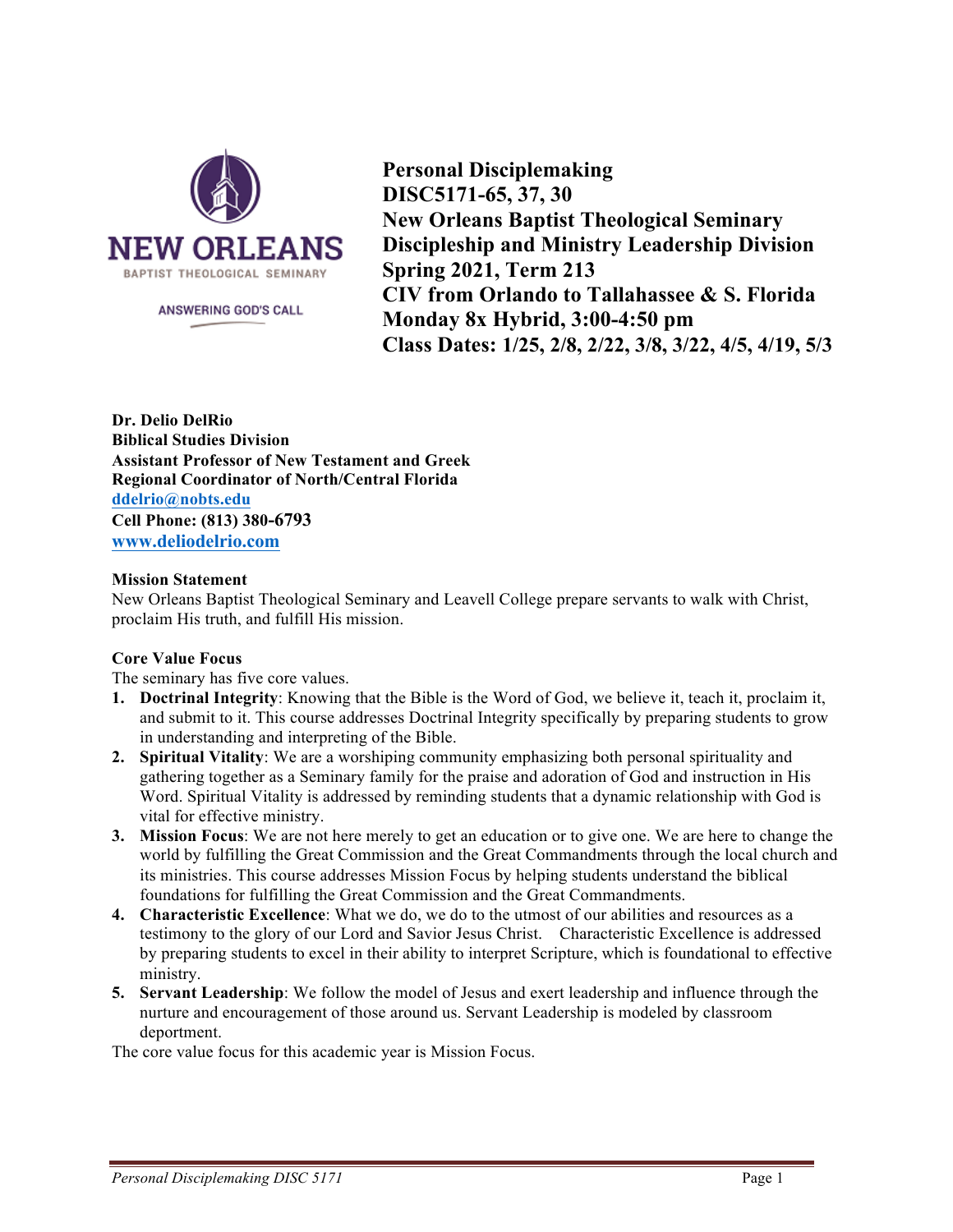## **Curriculum Competencies**

NOBTS faculty members realize that all ministers need to develop specific competencies if they are going to have an effective ministry. To increase the likelihood of NOBTS graduates having an effective ministry, the faculty developed a competency-based curriculum after identifying seven essential competencies necessary for effective ministry. All graduates are expected to have at least a minimum level of competency in all of the following areas:

- **1. Biblical Exposition**: to interpret and communicate the Bible accurately.
- **2. Christian Theological Heritage**: To understand and interpret Christian theological heritage and Baptist polity for the church.
- **3. Disciple Making**: To stimulate church health through mobilizing the church for missions, evangelism, discipleship, and church growth.
- **4. Interpersonal Skills**: To perform pastoral care effectively, with skills in communication and conflict management.
- **5. Servant Leadership**: To serve churches effectively through team ministry.
- **6. Spiritual and Character Formation**: To provide moral leadership by modeling and mentoring Christian character and devotion.
- **7. Worship Leadership**: To facilitate worship effectively.

This course will address the following seven curriculum competencies:

1. Biblical Exposition: To interpret and communicate the Bible accurately.

2. Christian Theological Heritage: To understand and interpret Christian theological heritage and Baptist polity for the church.

3. Disciple Making: To stimulate church health through mobilizing the church for missions, evangelism, discipleship, and church growth.

4. Interpersonal Skills: To perform pastoral care effectively, with skills in communication and conflict management

5. Servant Leadership: To serve churches effectively through team ministry.

6. Spiritual and Character Formation: To provide moral leadership by modeling and mentoring Christian character and devotion.

7. Worship Leadership: To facilitate worship effectively.

### **Course Description**

This course is a pass-fail experience in a faculty led learning context. Students in the course will meet for accountability, mentoring, and personal disciplemaking by participating in and leading others in the context of a mentor/micro-group learning environment. Students will be challenged to share their faith, and multiply spiritually in the lives of others. Students will do this by selecting a mentee(s) or microgroup from a church ministry context to disciple them with the goal of spiritual multiplication.

### **Student Learning Outcomes**

In order to stimulate church health and multiplication, by the end of the course students should be able to equip others by mentoring and modeling personal disciplemaking by:

- 1. Demonstrating knowledge and understanding of personal disciple making as it relates to the function of local church and fulfilling the Great Commission.
- 2. Developing an appreciation and value for utilizing mentoring/micro-group learning environments as a means of making disciples in the local church.
- 3. Gaining skills and practical application in personal disciplemaking.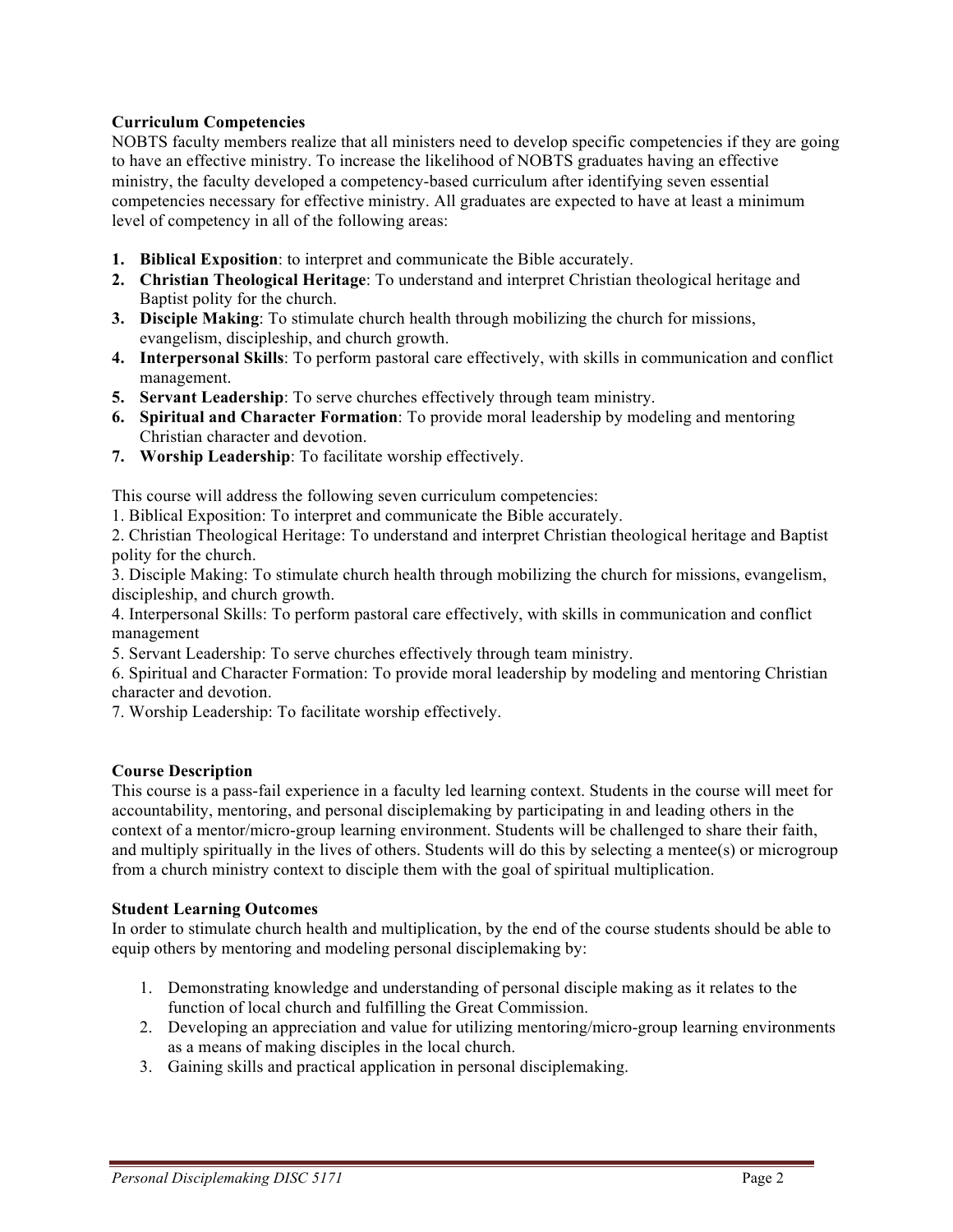### **Textbooks**

Bridges, Jerry and Bob Bevington. *The Bookends of the Christian Life*. Wheaton, IL: Crossway, 2009.

Harrington, Bobby and Josh Patrick. *The Disciple Maker's Handbook: 7 Elements of a Discipleship Lifestyle*. Grand Rapids, MI: Zondervan, 2017.

### **Optional Texts:**

Ogden, Greg. *Essential Guide to Becoming a Disciple: Eight Sessions for Mentoring and Discipleship*. Downers Grove: InterVarsity Press, 2016.

### **Course Teaching Methodology**

The course will involve the following methodologies: reading/reflection on texts through participation in class/group discussions; individual study and practice of disciple making skills; and reflection of individual student's spiritual journey.

### **Course Requirements**

- 1. **Participate** in all in-class, mentoring or online discussions. In evaluating class participation, consideration will be given to  $(1)$  attendance,  $(2)$  class participation,  $(3)$  reading accountability, and (4) punctuality.
- 2. **Read the assigned textbooks** and participate in discussions as assigned. You will read and discuss the book *The Disciple Maker's Handbook* with your professor*.* You will select and lead a disciple-making group for 10 weeks using the book *The Bookends of the Christian Life.* Students do have the option to use another curriculum, if approved by the professor.
- 3. Students will **select a mentee or micro-group** (2-5 people) from a church ministry context to encourage them in establishing basic core Christian beliefs that will lead them to consistent spiritual growth using the assigned book, *The Bookends of the Christian Life*. Students will guide the mentee(s) weekly through a study of these core beliefs outside the in-class or online discussions. The mentee(s) should be a "Timothy" that the student can invest in over the course of 10 weeks. Characteristics include: new or young believer, same gender, motivated, available, faithful, reliable and teachable.
- 4. The student will meet with their mentee(s) or micro-group for 50-60 minutes for **10 weeks** from **February 10th** through **April 21st.** The student will submit a signed statement identifying their mentee (s) by **February 21<sup>st</sup>** and turn-in a log-sheet recording the weekly meeting attendance by **May 3rd.**
- 5. Students will download or receive a copy of the study guide for *The Bookends of the Christian Life* from the course blackboard shell. On a **weekly basis** (see course schedule), students will **submit a completed chapter study guide**. All submissions **(10 total)** are either a Microsoft document or a pdf and due on **May 3rd.**
- 6. The student is required to write monthly **Reflection Papers**. The reflection papers are due by **2/28, 3/31 and 4/30**. The completed papers will be submitted and uploaded through Blackboard. These papers should be a 1-page **single space** of reflection report based on your weekly mentee or micro-group meetings, in-class course content, and experiences during the week of ministry. These 3 reflection papers are a first-person synopsis of the personal disciple making experience on a month-by-month basis. Here are the disciple's practices that should be included in the reflection paper: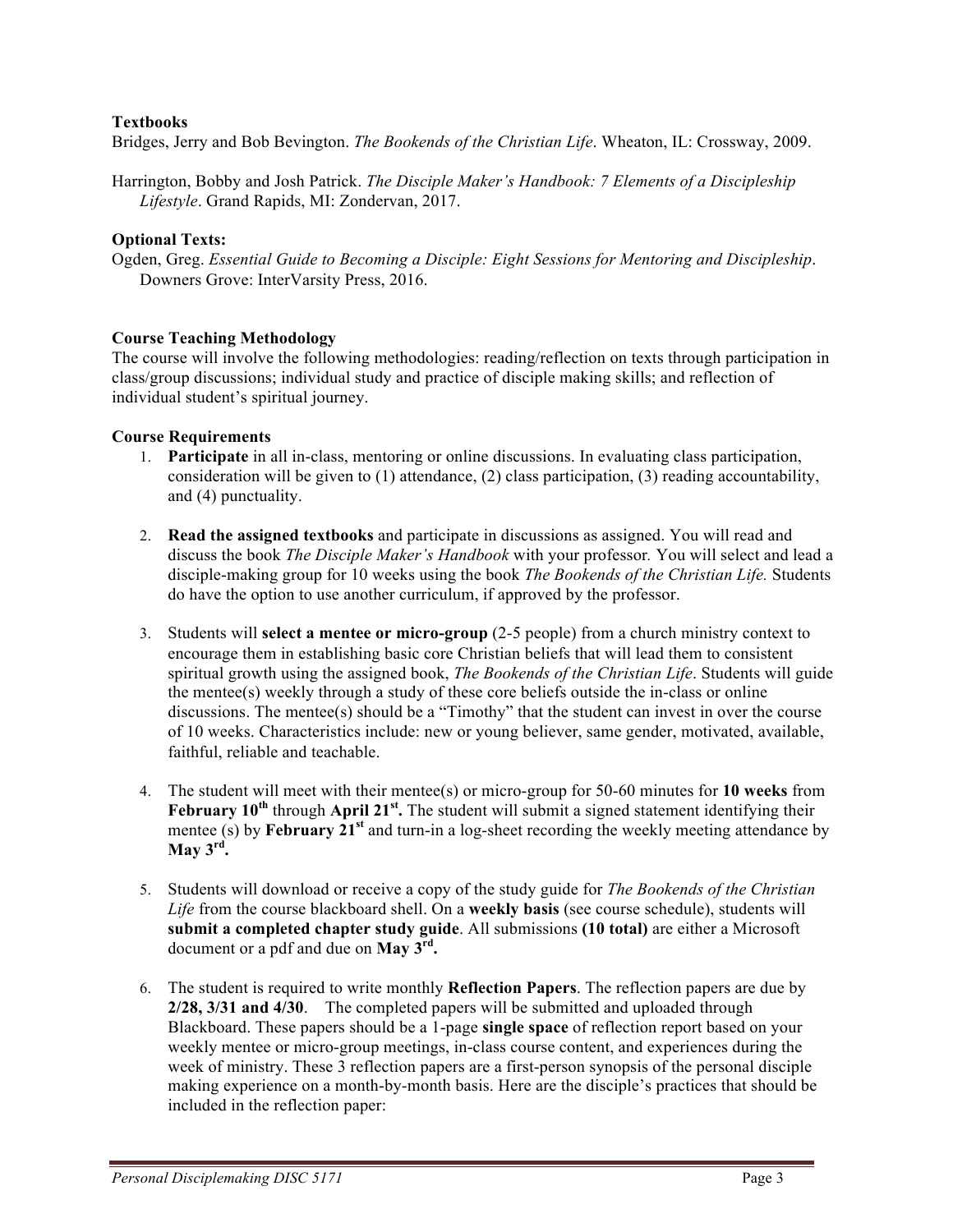- **Bible:** describe the curriculum that you have covered over the past month, Scripture memorization, etc.
- Meeting: when, where did you meet, how did you as questions and review lesson
- **Mentee or Micro-group:** attendance, the student completing work, areas of spiritual growth that you observe
- **Relational**: engaging mentee or micro-group with texts, visits, life-on-life, phone calls, etc.

### **Evaluation of Grade**

The course is offered on a pass/fail basis. The student's grade will be computed as follows:

| <b>Study Guide Completion</b>                | 20%    |
|----------------------------------------------|--------|
| In-Class Participation                       | 20%    |
| Reflection Papers (3)                        | 20%    |
| Meeting with Mentee (10 weeks) and Log-sheet | $40\%$ |

## **Technical Assistance**

For assistance regarding technology, consult ITC (504-816-8180) or the following websites:

1. Selfserve@nobts.edu - Email for technical questions/support requests with the Selfserve.nobts.edu site (Access to online registration, financial account, online transcript, etc.)

2. BlackboardHelpDesk@nobts.edu - Email for technical questions/support requests with the NOBTS Blackboard Learning Management System NOBTS.Blackboard.com.

3. ITCSupport@nobts.edu - Email for general technical questions/support requests.

4. www.NOBTS.edu/itc/ - General NOBTS technical help information is provided on this website.

## **Help for Writing Papers at "The Write Stuff"**

NOBTS maintains a Writing Center designed to improve English writing at the graduate level. Students can receive writing guides, tips, and valuable information to help in becoming a better writer.

### **Plagiarism on Written Assignments**

NOBTS has a no tolerance policy for plagiarism. Plagiarism in certain cases may result in expulsion from the seminary. See the NOBTS Student Handbook for definition, penalties, and policies associated with plagiarism.

### **Policy on Late Assignments**

All work is due on the assigned day and at the assigned time. The grade for late assignments will automatically be reduced by 10 points. **Assignments that are over one week late will not be accepted.**

### **Academic Policies**

Academic policies related to absences, examinations, and other topics can be found in the *New Orleans Baptist Theological Seminary Academic Catalog.*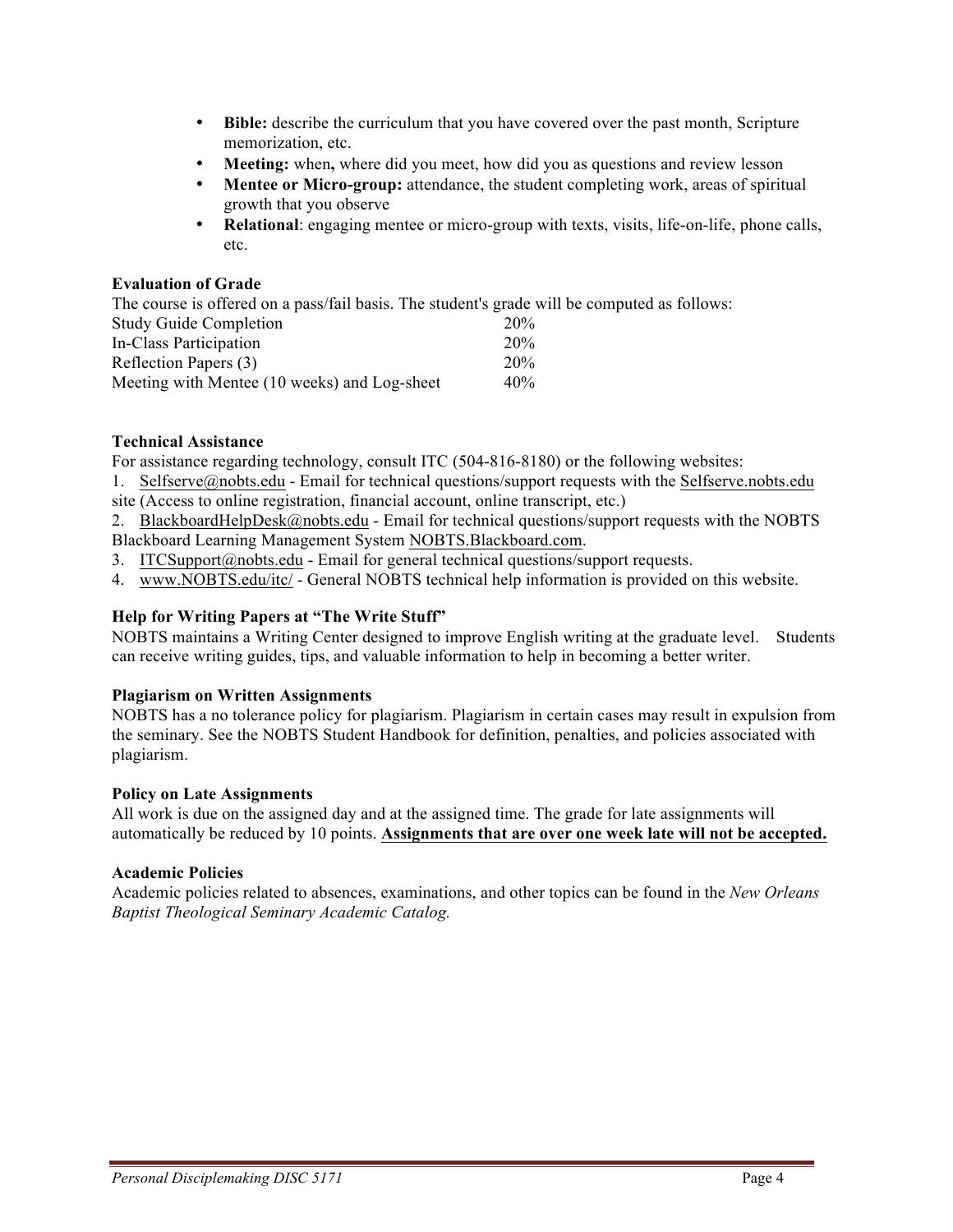# **Course Schedule**

| Lessons        | Date                                           | Reading Assignment                                                                               | <b>Discipling Mentee</b><br>or Micro group<br>$(10$ weeks) | <b>Assignment Due</b>                                                                                          |
|----------------|------------------------------------------------|--------------------------------------------------------------------------------------------------|------------------------------------------------------------|----------------------------------------------------------------------------------------------------------------|
| 1              | Monday<br>January 25<br><b>Class Meeting</b>   | Introduction<br>Assignments/Expectations                                                         |                                                            |                                                                                                                |
| $\overline{2}$ | Monday<br>February 8<br><b>Class Meeting</b>   | Harrington & Patrick, Chap. 1<br>(Vision)                                                        | V                                                          |                                                                                                                |
| $\overline{3}$ | February 15 <sup>th</sup><br>$-$ February 21st |                                                                                                  | $\sqrt{}$                                                  | *Mentee/Microgroup<br><b>Statement due</b>                                                                     |
| $\overline{4}$ | Monday<br>February 22<br><b>Class Meeting</b>  | Harrington & Patrick, Chap. 2-3<br>(Mission)<br>Bridges & Bevington, Chap. 1                     | V                                                          | Study Guide Assignment &<br>Submission Chap. 1<br><b>Reflection Paper due on</b><br><b>Blackboard by 2/28</b>  |
| 5              | March 1st<br>-March $7^{\rm th}$               |                                                                                                  | $\sqrt{}$                                                  |                                                                                                                |
| 6              | Monday<br>March 8<br><b>Class Meeting</b>      | Harrington & Patrick, Chap. 4-5<br>(Relationships and Jesus)<br>Bridges & Bevington, Chap. 2/3   | V                                                          | Study Guide Assignment &<br>Submission Chap. 2/3                                                               |
|                | <b>March 15-19</b>                             | <b>Spring Break</b>                                                                              | <b>Spring Break</b>                                        | <b>Spring Break</b>                                                                                            |
| 7              | Monday<br>March 22<br><b>Class Meeting</b>     | Harrington & Patrick, Chap. 6-7<br>(Intentionality and Bible)<br>Bridges & Bevington, Chap. 4/5  | $\sqrt{}$                                                  | Study Guide Assignment &<br>Submission Chap. 4/5<br><b>Reflection Paper Paper</b><br>due on Blackboard by 3/31 |
| $8\,$          | March $29^{th}$ –<br>April 4 <sup>th</sup>     |                                                                                                  | $\sqrt{}$                                                  |                                                                                                                |
| 9              | Monday<br>April 5<br><b>Class Meeting</b>      | Harrington & Patrick, Chap. 8-9<br>$(Spirit \&\text{Journey})$<br>Bridges & Bevington, Chap. 6/7 | $\sqrt{}$                                                  | Study Guide Assignment &<br>Submission Chap. 6/7                                                               |
| 10             | April $11^{th}$ –<br>April 18 <sup>th</sup>    |                                                                                                  | $\sqrt{}$                                                  |                                                                                                                |
| 11             | Monday<br>April 19<br><b>Class Meeting</b>     | Harrington & Patrick, Chap. 10<br>(Multiply)<br>Bridges & Bevington, Chap. 8/9                   | $\sqrt{}$                                                  | Study Guide Assignment &<br>Submission Chap. 8/9<br><b>Reflection Paper Paper</b><br>due on Blackboard by 3/31 |
| 12             | Monday<br>May 3                                | Bridges & Bevington, Chap. 10<br><b>Finalizing Coursework</b>                                    |                                                            | Study Guide Assignment &<br>Submission Chap. 10                                                                |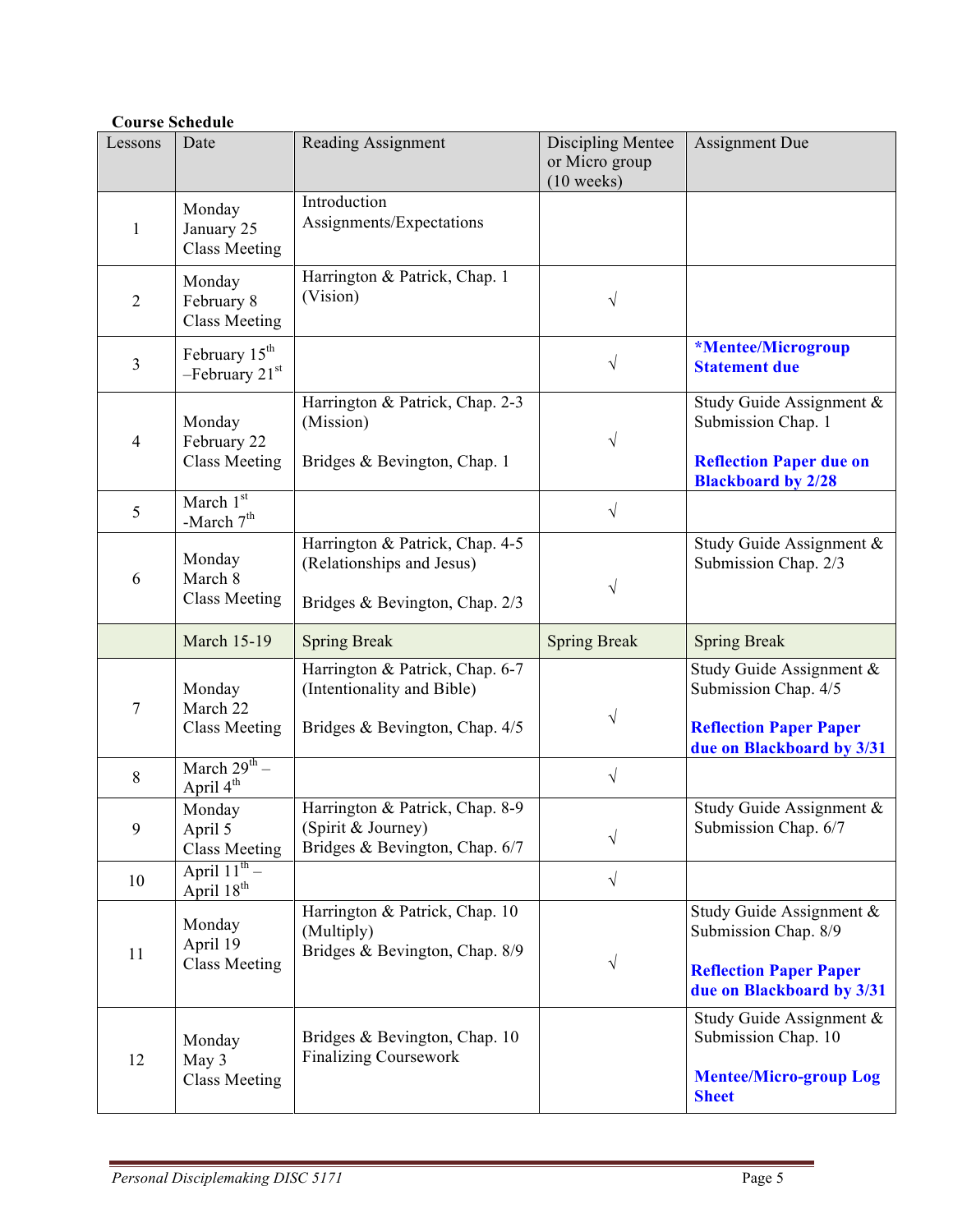#### **Selected Bibliography**

Arn, Win, and Charles Arn. *The Master's Plan for Making Disciples*, 2d ed. Grand Rapids, MI: Baker, 1998.

Barna, George. *Growing True Disciples*. Colorado Springs, CO: Waterbrook Press, 2001.

Blackaby, Henry T. and Claude V. King. *Experiencing God: How to Live the Full Adventure of Knowing and Doing the Will of God*. Nashville, TN: B & H, 1994.

\_\_\_\_\_\_\_\_. *Hearing God's Voice*. Nashville, TN: B & H, 2002.

Bonhoeffer, Deitrich. *The Cost of Discipleship*. Translated by R. H. Fuller. New York: Macmillan, 1963.

Bridges, Jerry. *The Pursuit of Holiness*. Colorado Springs, CO: NavPress, 1978.

\_\_\_\_\_\_\_\_. *The Practice of Godliness*. Colorado Springs, CO: NavPress, 1983.

Coleman, Robert E. *The Master Plan of Evangelism*. Grand Rapids, MI: Revell, 1993.

\_\_\_\_\_\_\_\_. *The Master Plan of Discipleship*. Grand Rapids, MI: Revell, 1987.

Cymbala, Jim. *Break Through Prayer*. Grand Rapids, MI: Zondervan, 2003.

\_\_\_\_\_\_\_\_. *Fresh Wind, Fresh Fire*. Grand Rapids, MI: Zondervan, 1997.

DeMoss, Nancy Leigh. *Brokenness: The Heart God Revives*. Chicago: Moody, 2005.

\_\_\_\_\_\_\_\_. *Holiness: The Heart God Purifies*. Chicago: Moody, 2005.

\_\_\_\_\_\_\_\_. *Surrender: The Heart God Controls*. Chicago: Moody, 2005.

Eims, Leroy. *The Lost Art of Disciple Making*. Grand Rapids, MI: Zondervan, 1978.

Elliff, Tom. *A Passion for Prayer: Experiencing Deeper Intimacy with God*. Fort Washington, PA: CLC Publications, 2010.

Floyd, Ronnie. *The Power of Prayer and Fasting*. Nashville, TN: Broadman & Holman, 1997.

Foster, Richard J. *Celebration of Discipline: The Path to Spiritual Growth*. San Francisco, CA: HarperCollins, 1998.

\_\_\_\_\_\_\_\_. *Freedom of Simplicity: Finding Harmony in a Complex World*. New York: HarperCollins, 2005.

and James Bryan Smith. *Devotional classics*. Revised and expanded ed. New York: HarperCollins, 2005.

\_\_\_\_\_\_\_\_ and Gayle D. Beebe. *Longing for God*. Downers Grove, IL: IVP Books, 2009.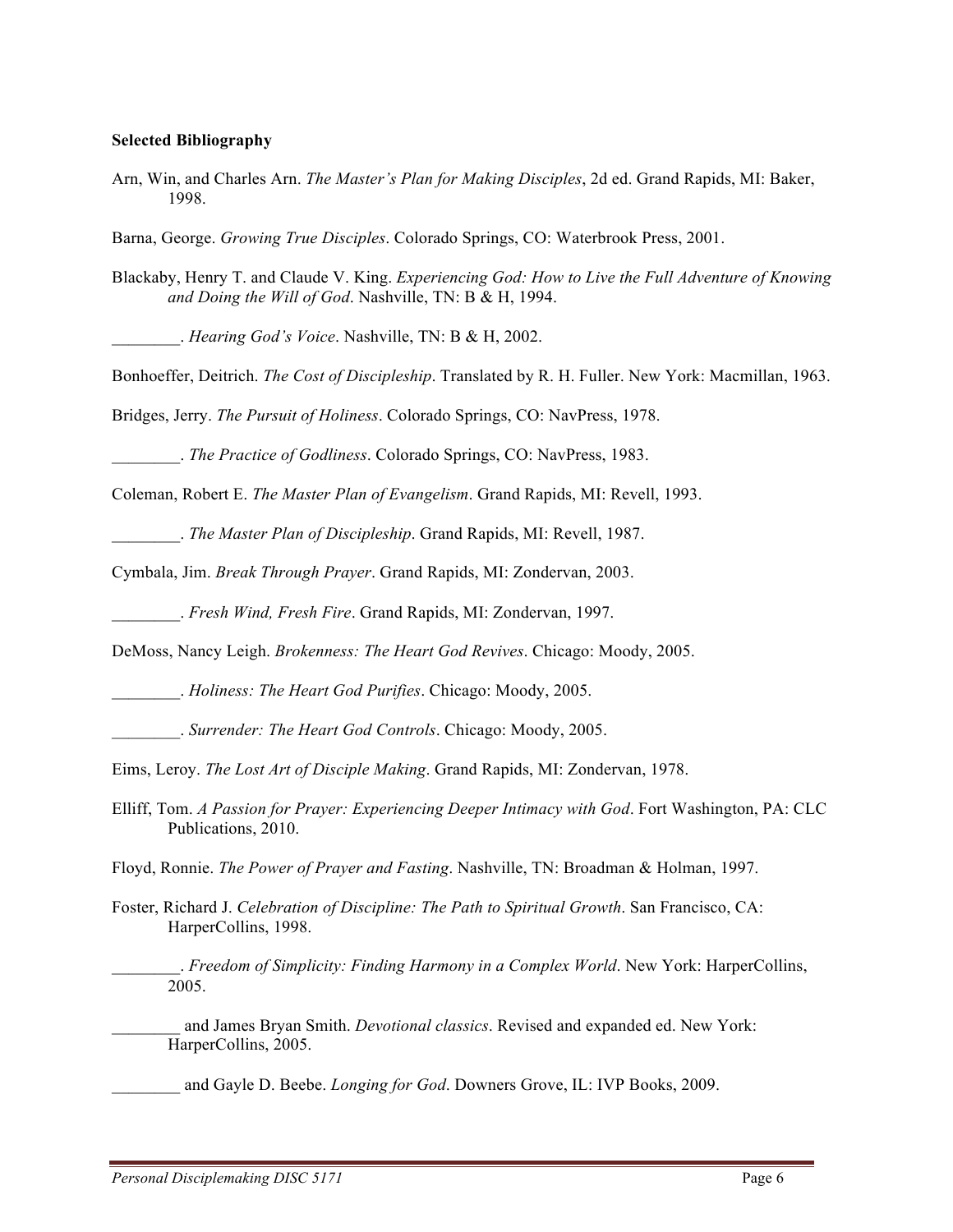\_\_\_\_\_\_\_\_ and Emilie Griffin. *Spiritual Classics: Selected Readings on the Twelve Spiritual Disciplines*. New York: HarperCollins, 2000.

Frizzell, Gregory R. *How to Develop a Powerful Prayer Life: The Biblical Path to Holiness and Relationship with God*. Memphis, TN: The Master Design, 1999.

Hall, R. Clyde. *Handbook for Youth Discipleship*. Nashville, TN: Broadman, 1988.

Hughes, R. Kent. *Disciplines of a Godly Man*. Wheaton, IL: Crossway, 2001.

Hull, Bill. *Jesus Christ Disciplemaker.* Colorado Springs, CO: NavPress, 1984.

*\_\_\_\_\_\_\_\_. The Disciple-Making Church*. Grand Rapids, MI: Fleming H. Revell, 1990.

\_\_\_\_\_\_\_\_. *The Disciple-Making Pastor*. Revell, 1988.

- Idleman, Kyle. *Not a Fan: Becoming a Completely Committed Follower of Jesus*. Grand Rapids, MI: Zondervan, 2011.
- MacArthur, John. *The Keys to Spiritual Growth: Unlocking the Riches of God*. Wheaton, IL: Crossway, 1991.

Muller, George. *The Autobiography of George Muller*. New Kensington, PA: Whitaker House, 1984.

Murray, Andrew. *Absolute Surrender*. Springdale, PA: Whitaker House, 1982.

\_\_\_\_\_\_\_\_. *With Christ in the School of Prayer*.

Ortberg, John. *If You Want to Walk on Water, You've Got to Get Out of the Boat*. Grand Rapids, MI: Zondervan, 2001.

\_\_\_\_\_\_\_\_. *The Life You've Always Wanted*. Grand Rapids, MI: Zondervan, 2002.

Packer, James I. *Knowing God*. Downers Grove, IL: InterVarsity, 1973.

- Petersen, Jim. *Lifestyle Discipleship: The Challenge of Following Jesus in Today's World*. Colorado Springs, CO: NavPress, 1993.
- Piper, John and Wayne Grudem. *Recovering Biblical Manhood and Womanhood*. Wheaton, IL: Crossway Books, 1991.

Plantinga, Cornelius, Jr. *Not the Way It's Supposed to Be: A Breviary of Sin*. Grand Rapids, MI: Eerdmans, 1995.

Platt, David. *Radical: Taking Back Your Faith from the American Dream*. Colorado Springs, CO: Multnomah, 2010.

*Personal Disciplemaking DISC 5171* Page 4